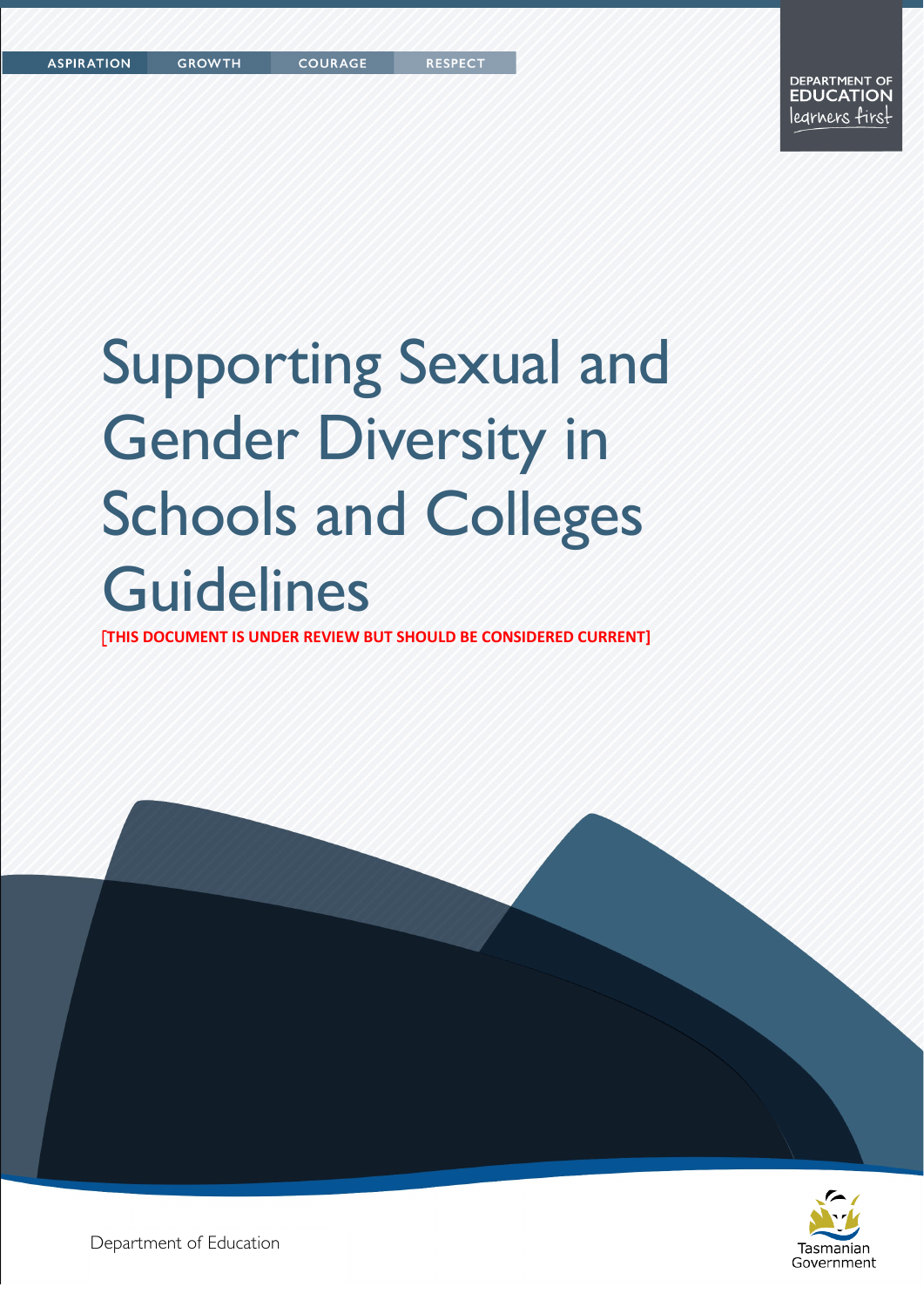## **TABLE OF CONTENTS**

Version 2.1 - 8/11/2019

| 2.               |  |  |  |
|------------------|--|--|--|
| 3.               |  |  |  |
| $\overline{4}$ . |  |  |  |
| 5.               |  |  |  |
| 6.               |  |  |  |
| 7.               |  |  |  |
|                  |  |  |  |
|                  |  |  |  |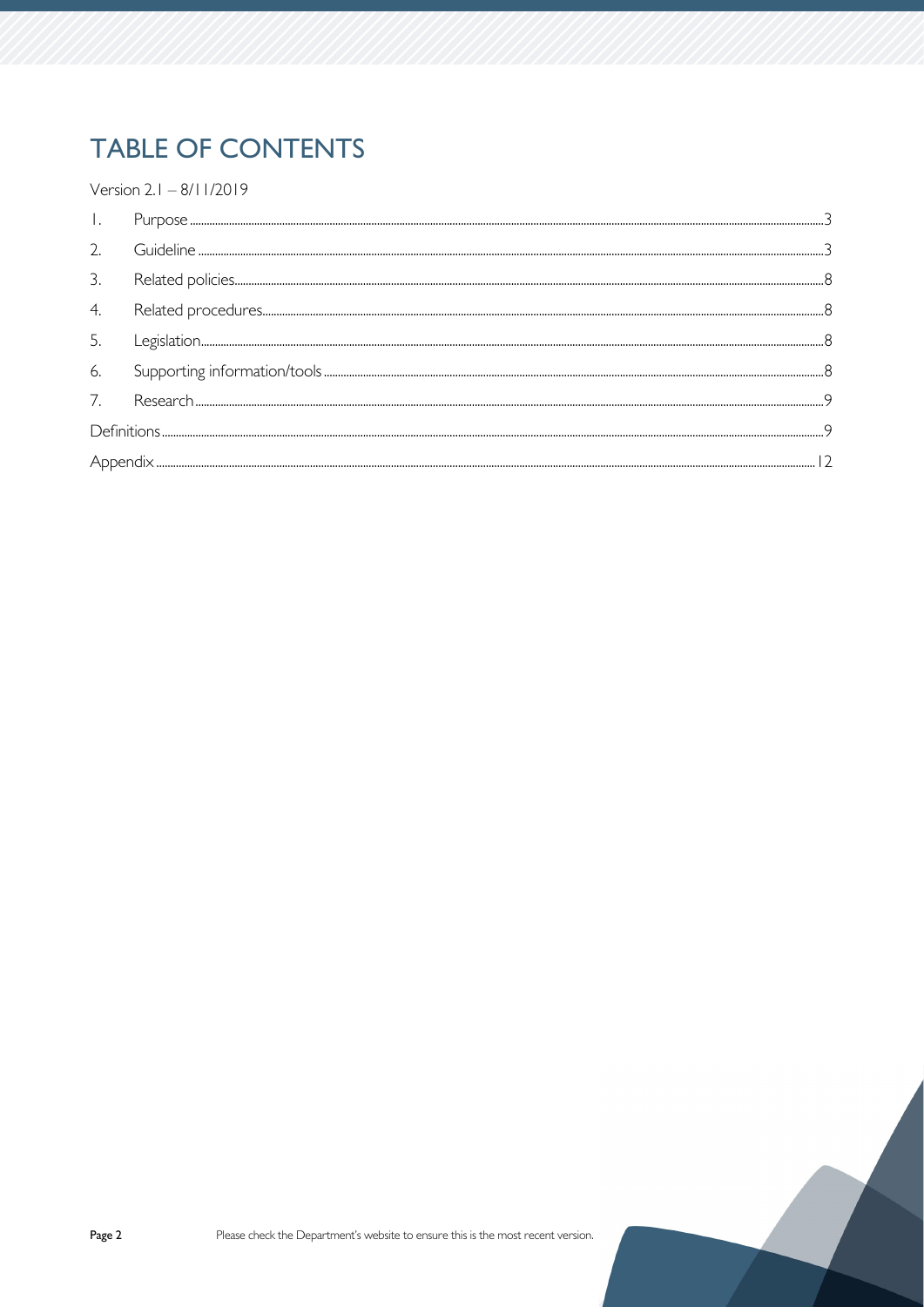## <span id="page-2-0"></span>1. Purpose

This Guideline applies to all Department of Education (DoE) schools and colleges and details research and good practice for supporting sexual and gender diversity in schools and colleges.

## <span id="page-2-1"></span>2. Guideline

## **2.1 What we need to know**

Approximately ten per cent of young people acknowledge feelings of same-sex attraction while they are at school and college. A smaller percentage of students question their gender. For many students, these feelings begin during primary school or earlier.

More than half of these students report that they are bullied, harassed or humiliated because of their difference. For LGBTI (lesbian, gay, bisexual, transgender and intersex) students, discrimination, harassment and bullying based on sexual orientation and gender identity increase their risk of drug and alcohol misuse, homelessness, early school leaving, irregular school attendance, conflict with their peers and parents, self-hatred and self-harm including suicide.

Discrimination, harassment and bullying based on sexual orientation and gender identity are against the law. They have negative impacts throughout the whole school community, affecting teachers, students, parents and other family members.

One outcome of discrimination, harassment and bullying that is significant for educators is that many students are afraid to "come out" at school or college. These students can remain invisible, often resulting in schools and colleges believing that very few students identify as LGBTI in their school years and that therefore there is no need to provide a supportive culture for them.

## **2.2 What the research is telling us**

The Third National Report on the Sexuality, Health and Wellbeing of Same-sex Attracted Young People[: Writing](https://www.researchgate.net/publication/281562614_Writing_Themselves_in_3_The_Third_National_Study_on_the_Sexual_Health_and_Wellbeing_of_Same_Sex_Attracted_and_Gender_Questioning_Young_People)  [Themselves in Again](https://www.researchgate.net/publication/281562614_Writing_Themselves_in_3_The_Third_National_Study_on_the_Sexual_Health_and_Wellbeing_of_Same_Sex_Attracted_and_Gender_Questioning_Young_People) tells us that 60 per cent of same-sex attracted young people experience verbal or physical abuse, and that the greatest amount of this abuse (74 per cent) occurs within schools.

Because of this abuse and discrimination LGBTI young people are four to six times more likely to seriously consider suicide and four times more likely to misuse drugs and alcohol. Research also shows that the suicide risk for LGBTI young people is at its highest in the months before they disclose their sexual orientation.

Fifty percent of all school bullying is on the basis of sexual orientation or gender identity. However, most of those who are bullied are not LGBTI. They are bullied because of other factors such as behaving in ways that are seen as inappropriate for their gender or having a sibling, friends or parents who are LGBTI. According to researchers in the area of boys' education, fear of being perceived to be gay limits the academic outcomes of all boys, not just those who are same sex attracted.

Encouragingly, the same research that describes high levels of violence in schools against LGBTI young people also indicates that the schools addressing these issues are making a difference. In particular, students in schools which have specific policies in relation to LGBTI students report feeling safer and are more likely to feel good about their sexuality than students in schools without such policies.

We also know from independent academic evaluations of classroom anti-homophobia programs in Tasmania and Victoria that such programs significantly reduce prejudice among the students involved in the programs and also reduce levels of bullying across the entire school community.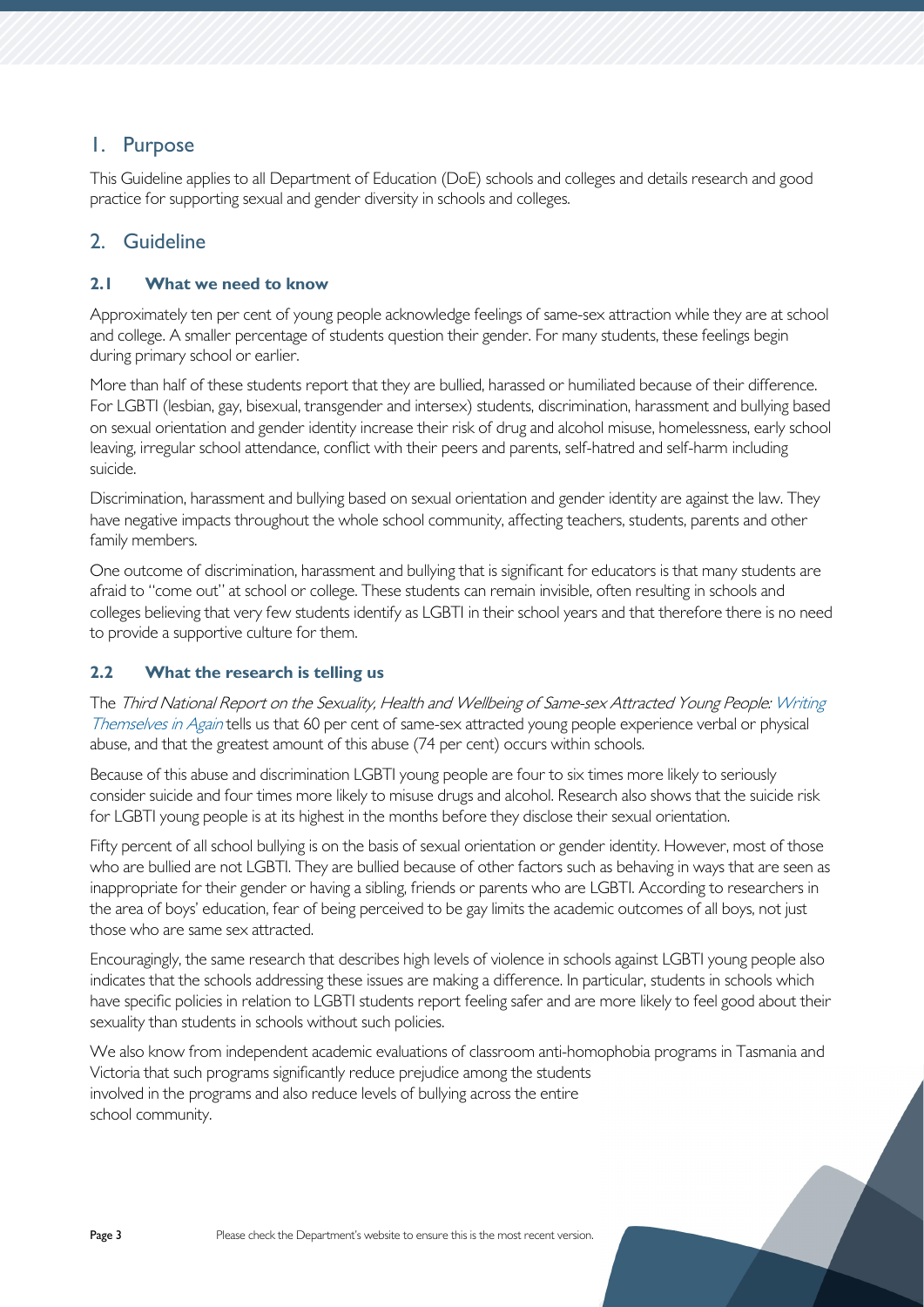## **2.3 Legislation Overview**

Tasmanian schools/colleges are supported by a clear legal framework that mandates appropriate and fair treatment for all school staff and students. To be compliant with the law, schools and colleges must:

- adhere to the *[State Service Act 2000](https://www.legislation.tas.gov.au/view/html/inforce/current/act-2000-085)* (Tas)
- comply with section 104 of the *[Anti-Discrimination Act 1998](https://www.legislation.tas.gov.au/view/html/inforce/current/act-1998-046)* (Tas) by taking reasonable steps to ensure that no staff member or student engages in or experiences discrimination, incitement to hatred or other prohibited conduct
- ensure that in providing their services they are not exposing people to health or safety risks including risks caused by bullying (*[Work Health and Safety Act 2012](https://www.legislation.tas.gov.au/view/whole/html/inforce/current/act-2012-001)* (Tas))
- treat same-sex relationships as they would heterosexual relationships ([Relationships Act 2003](https://www.legislation.tas.gov.au/view/html/inforce/current/act-2003-044) (Tas), [Anti-](https://www.legislation.tas.gov.au/view/html/inforce/current/act-1998-046)[Discrimination Act 1998,](https://www.legislation.tas.gov.au/view/html/inforce/current/act-1998-046) and the Same-Sex Relationships [\(Equal Treatment in Commonwealth Laws –](https://www.legislation.gov.au/Details/C2015C00455) [Superannuation\)](https://www.legislation.gov.au/Details/C2015C00455) Act 2008 (Cth))
- take steps to ensure there is no discrimination by staff members or students against partners in same-sex relationships ([Relationships Act](https://www.legislation.tas.gov.au/view/html/inforce/current/act-2003-044) <sup>2003</sup>, [Anti-Discrimination Act](https://www.legislation.tas.gov.au/view/html/inforce/current/act-1998-046) <sup>1998</sup> and the [Same-Sex Relationships \(Equal](https://www.legislation.gov.au/Details/C2015C00455)  [Treatment in Commonwealth Laws –](https://www.legislation.gov.au/Details/C2015C00455) Superannuation) Act <sup>2008</sup>).

More detailed information on the contents and requirements of these Acts is in Appendix 2.

## **2.4 Human Rights and Social Inclusion**

Tasmanian schools and colleges are governed by broader state and national strategies and frameworks for social inclusion and human rights. At the state level these include:

- the Tasmanian Social Inclusion Strategy. This strategy was released in 2009. Its overall goal is a fairer Tasmania where all Tasmanians have access to the personal, social, economic and civic resources and relationships that make life healthy, productive and happy.
- the Whole of Government Framework for Tasmania's Lesbian, Gay, Bisexual, Transgender and Intersex Community. This framework aims to enhance access and use of State Government services by Tasmania's LGBTI community through providing these services in a more appropriate and effective way.

As a nation, Australia is a signatory to international human rights treaties including the Convention on the Rights of the Child (CRC), the International Covenant on Economic Social and Cultural Rights (ICESCR) and the International Covenant on Civil and Political Rights (ICCPR). The ICCPR prohibits discrimination and affirms equality on the grounds of sexual orientation. The ICESCR sets out the right to education, rights in relation to work, and the right to equality in education and employment.

The CRC requires that Australia protects children and young people from all forms of physical or mental violence, injury or abuse. It recognises that education of children and young people should be focused on enabling them to reach their full potential, and to develop respect for human rights and diversity. It requires children and young people to be protected against discrimination because of, for example, their gender or sexual orientation or that of their parents or other family members.

## **2.5 Tasmanian schools and colleges can make a difference**

DoE is committed to ensuring that the education experience for LGBTI students is free from discrimination, harassment and bullying based on sexual orientation and gender identity. DoE's Conduct and Behaviour Standards require all staff to treat everyone with respect and without harassment, victimisation or discrimination.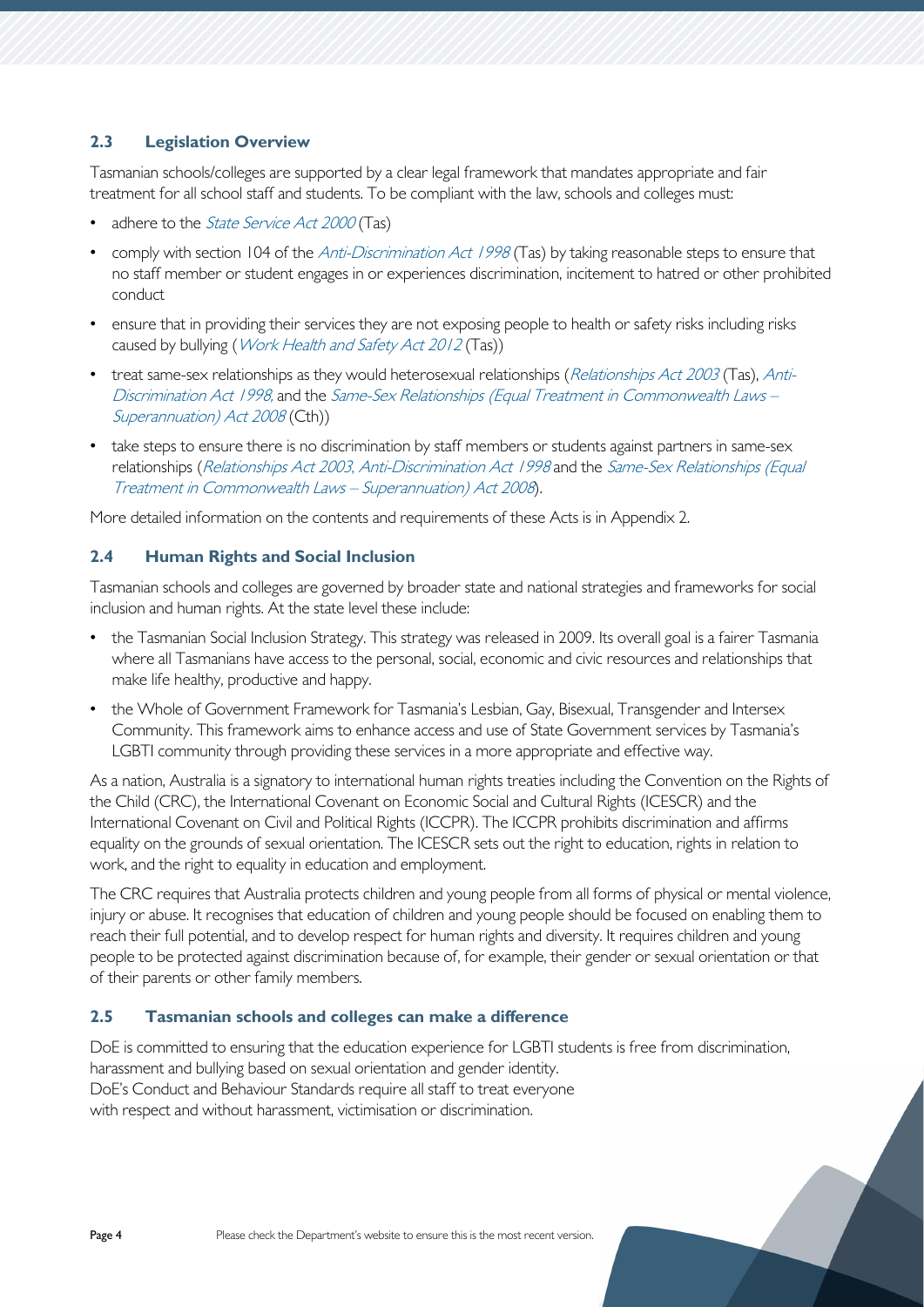## **2.6 A supportive school culture**

All DoE schools and colleges are places where students learn the core values of equity and respect. DoE values positive and respectful relationships within all learning settings and believes that from both a social and economic perspective, Tasmania's future depends on all Tasmanian students having the opportunity to do and be their best and reach their full potential.

It is important for all students and their families to feel they belong to their school or college. This sense of belonging provides an environment where students are confident to participate fully in all aspects of their education.

All schools and colleges are required to have school wide approaches to improving student learning, wellbeing and behaviour and everyone has a role in creating a safe environment for all students. From a staff perspective, Tasmanian Government workplaces are required to promote diversity and to be free from harassment and discrimination.

The use of language is an important way of ensuring a supportive school or college culture. Language can cause harm, and words and phrases that are likely to offend, that are negative or derogatory uses of terms identified with particular characteristics, or that are hurtful (such as "that's so gay" or "don't be such a girl") should always be avoided and their use should be challenged.

Being supportive and inclusive should not just happen in the presence of people who are known to belong to the LGBTI community. In schools and colleges there may be many young people who have not "come out" or who have family and friends who are LGBTI. Behaviour, attitudes and language should therefore always be inclusive in order to avoid hurting or offending others.

Recognising the cohort of LGBTI students, families and friends is important and can be achieved in many ways including through the curriculum, though posters and information and through library resources.

## **2.7 Proven approaches to developing a supportive school culture**

Proven approaches to combat discrimination, harassment and bullying based on sexual orientation and gender identity in schools and colleges include:

- developing and maintaining school wide approaches (such as Positive Behaviour Support and KidsMatter), policies and practices for learner wellbeing and behaviour support that are inclusive of all members of the school community, including LGBTI young people
- modelling exemplary behaviour by the school/college leadership team and the teaching and student support staff.
- fostering a culture of openness and a celebration of diversity, and a mutual understanding of expected behaviours in the whole school/college community
- immediately addressing issues caused by peer pressure, social stigmatisation or bullying
- adhering to DoE's policies and procedures on student wellbeing and behaviour, discrimination and harassment
- recognising LGBTI children, young people and staff as an everyday part of the social mix of the school or college
- respecting students who choose to remain unidentified, by making information and contacts related to support services readily available in ways that allow the information to be obtained confidentially
- ensuring the school curriculum contains appropriate content in relation to LGBTI students, particularly providing inclusive relationship and sexuality education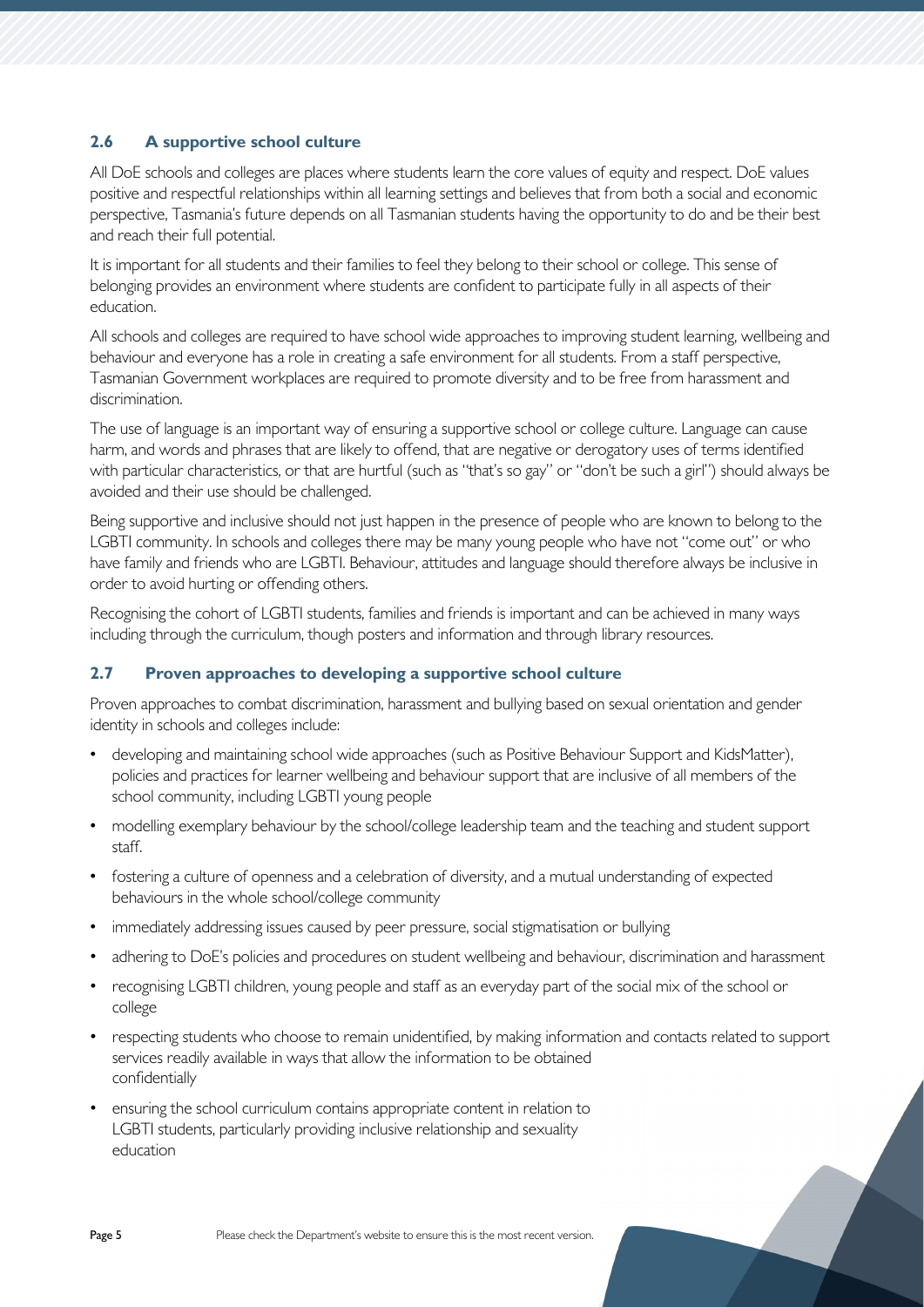- developing a school policy that affirms sexual and gender diversity
- implementing evidence based programs for challenging homophobia and transphobia
- providing professional development for all staff in challenging homophobia and transphobia
- providing a safe, inclusive and welcoming space for individual students who benefit from an identified safe space and someone to talk to.

## **2.8 Key support**

The goal of taking action is to make the total school community safe for those who are LGBTI and for those who are affected by discrimination, harassment and bullying based on sexual orientation and gender identity, such as family and friends.

However, many individual students also benefit from being able to rely on being supported in a particular place in the school or college and by particular staff. Student wellbeing staff (for example, school social workers, school nurses and school psychologists) are better able to do their work effectively when they have had appropriate training and are provided with relevant resources to develop an in-depth understanding of issues related to being same-sex attracted and/or gender questioning. This will assist them to be familiar with the resources and services available, and to display materials that signal an openness to discuss these issues without deterring students who may find accessing them difficult.

Reassurances of confidentiality and respect for the student's privacy are critical, as is a suitable referral to an appropriate support agency outside the school.

## **2.9 Inclusive learning and teaching**

Teaching and learning opportunities about LGBTI issues exist across most learning areas within both the Tasmanian Curriculum (K-10) and the Australian Curriculum (K-12). These opportunities are not just restricted to areas addressing health and relationships. Learning areas such as English, History and Studies of Society and the Environment (SOSE), provide opportunities to include content and themes related to same sex attraction. Examples include studying human rights; investigating events that have resulted in civil improvements for minority groups; discussing texts that incorporate the theme of same-sex relationships; and reflecting on the diversity of families and young people within students' own school/college community.

Relationship and sexuality education in Tasmanian schools is currently addressed through the Australian Curriculum: Health and Physical Education as a specific focus area. The curriculum content supports students to develop knowledge, understanding and skills that will help them to establish and manage respectful relationships. It also supports them to develop positive practices in relation to their reproductive and sexual health and the development of their identities. In doing so, students gain an understanding of the factors that influence gender and sexual identities.

Under the Australian Curriculum: Health and Physical Education, students are also supported to value diversity as a key part of the strand 'personal, social and community health'..

## **2.10 Education for the whole school/college community**

Children arrive at school sharing the beliefs and values of their family. These beliefs and values will invariably be a reflection of the broad cross-section of community views of relationships and family life. The beliefs and values a student brings from home may be challenged at school, where teachers work to create respectful, equitable and inclusive environments.

Teachers may need support and information to understand and feel confident in challenging the values students reflect from their homes, particularly in building and maintaining an inclusive learning environment.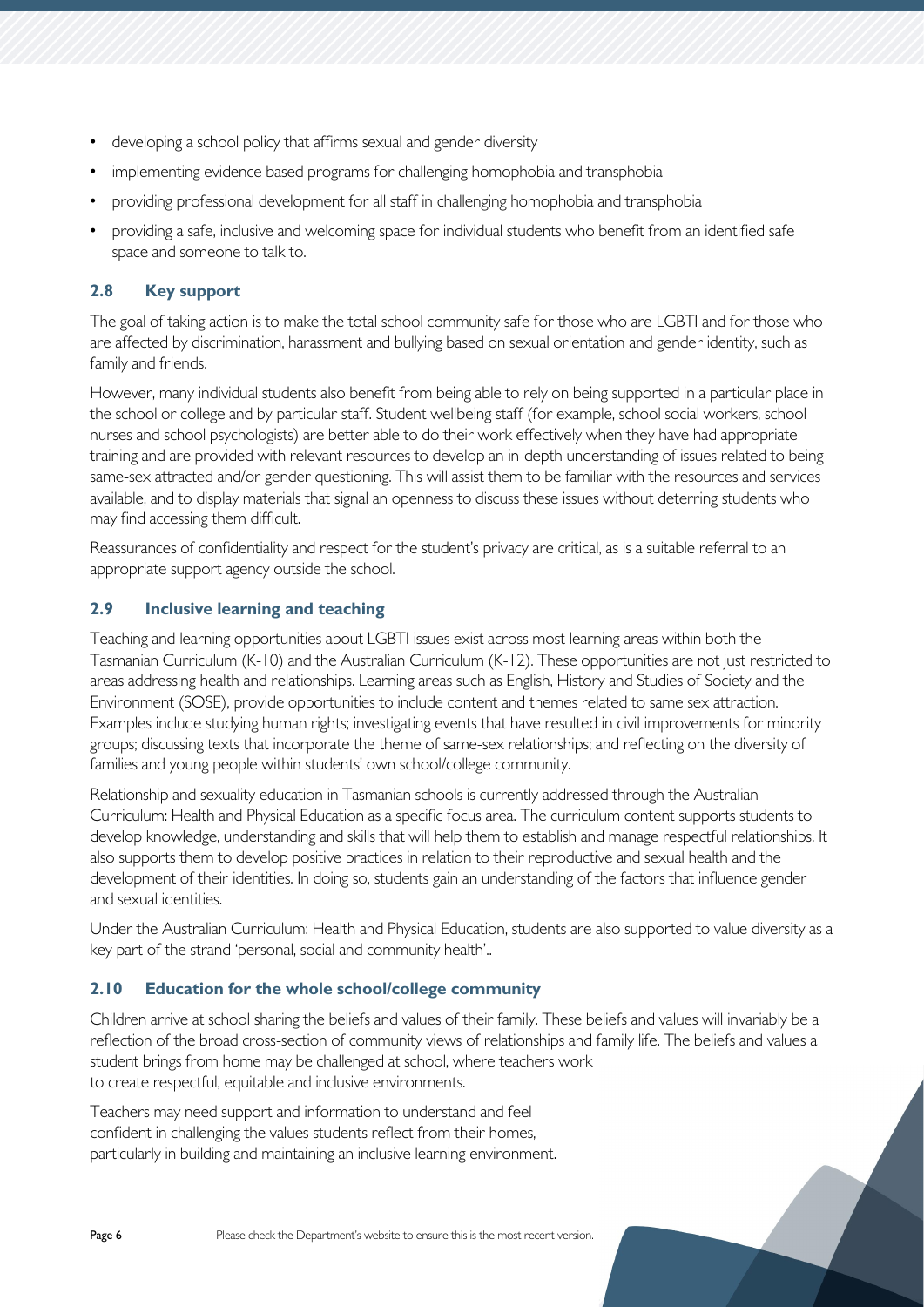Additionally, both teachers and families may need support and strategies to address discrimination, harassment and bullying based on sexual orientation and gender identity. Emphasis must be placed on the importance of addressing these issues in the school/college context. This context extends beyond the school gate to partners who provide learning opportunities or other support to students.

Professional learning opportunities for staff, parents and school/college association members can be crucial in providing a platform for change in school/college culture and in developing positive approaches. Professional learning opportunities are available from external providers such as [Working it Out,](http://www.workingitout.org.au/) Tasmania's sexuality and gender support and education service, an[d Equal Opportunity Tasmania](https://equalopportunity.tas.gov.au/) (which incorporates the Office of the Tasmanian Anti-Discrimination Commissioner).

Promoting and making available a range of written and electronic resources will also assist in explaining the importance of challenging discrimination, harassment and bullying and supporting young LGBTI people. Working It Out can provide such resources.

Launching into Learning programs and Child and Family Centres also have an important role to play in modelling inclusion of families with same sex parents and providing information when appropriate about relationships and sexuality.

## **2.11 Building on good practice – examples of people's experiences in schools and colleges**

There are already many examples of teachers and staff working to build understanding and to affirm diversity within DoE. These guidelines acknowledge the work of these people and commit all staff to building on the good practice that is already occurring. Below are some examples of positive stories from DoE.

## Young person at college

"When I was in high school and coming to terms with my sexuality, words like gay, dyke and lesbian were common put-downs and nothing was done about it. These words around diverse sexualities weren't acknowledged. They were words to be used as something to pick on people and so school wasn't really a place I felt comfortable and the last place I'd choose to come out in!

My first day at College was completely different. During his welcome speech the principal said something, something a lot of people may not have picked up on but it's something I have never forgotten. Most of us (I hope!) have heard something somewhere along the lines of 'We don't tolerate discrimination here'. At my first day of College at our very first assembly the principal said, "WE DO NOT tolerate discrimination regardless of whether it's based on gender, race, religion, sexuality or anything else".

The fact that he included sexuality in that list was major for me at that time. Coming from a place where homophobic bullying occurred but was mostly ignored, to an environment where sexual diversity is publicly acknowledged and supported, changed my whole outlook. I no longer had to hide to stay safe. The school, and the principal in particular, had just told me it was OK to be different, to be me. What's more he had told everyone else and that meant that the discrimination and prejudice I had experienced before wouldn't be happening at my new school but if it did and I spoke up something would happen about it.

By naming it up the principal was acknowledging that it happened and was saying it was not OK."

#### Same-sex couple

"At our school we had a teacher who was in a same-sex relationship and whose partner (also a teacher) was going to have a baby. Because our school was very challenging, the teacher was in a panic about how she was going to explain to her students that she was going on parental leave. At this point she was not 'out' with the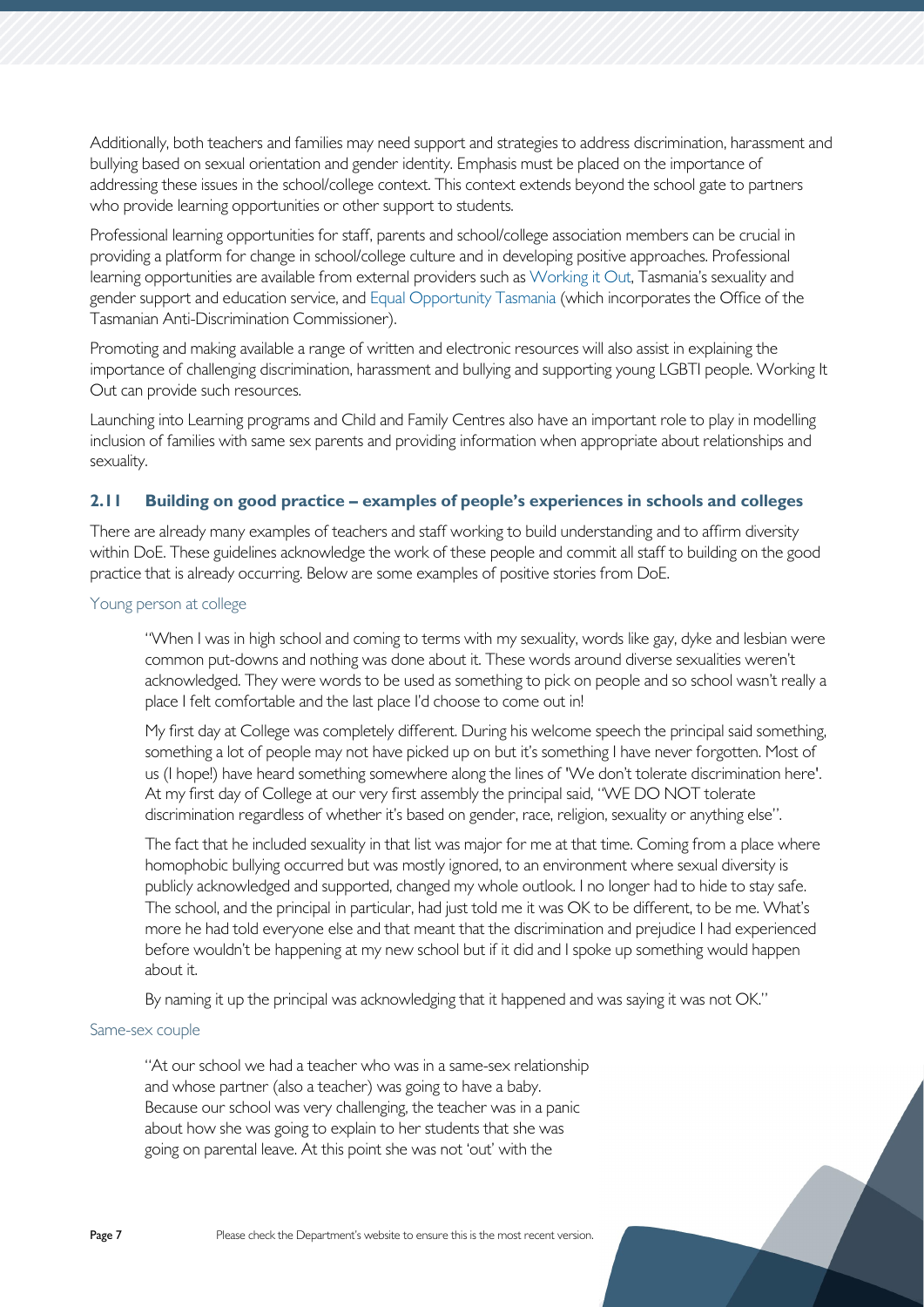students. The local Learning Service was fantastically supportive (offering to transfer her if things got out of hand). In the end the kids (and principal) were fantastic and supportive and it was not an issue. The students were all interested in whether she was going to have a boy or a girl!"

## Young parents group at a Child and Family Centre

"In our young parents' group there was discussion about a young woman in the area who was a lesbian. The conversations about this young woman were at first very negative but the Child and Family Centre staff were able to challenge the young parents' understandings of relationships in a professional and nonjudgemental way."

## **2.12 Measuring improved practice**

Improvement in the provision of safe and supportive learning environments for LGBTI students will be measured systemically within DoE at two levels.

The first level will be through annual surveys of staff and students in Tasmania's "Plus Schools". These are 23 schools which are participating in the Empowering Local Schools initiative. They are required to outline in their School Improvement Plan (SIP) targets for improving student outcomes and the ways in which these targets will be achieved. Survey questions will seek to identify perceptible shifts in behaviours and attitudes in relation to LGBTI students and staff and to assess the uptake and effectiveness of proven approaches for developing supportive school and college cultures.

The second level will be through the Australian Curriculum Assessment and Reporting Authority (ACARA). ACARA is an independent authority responsible for the development of a national curriculum, a national assessment program and a national data collection and reporting program. Items relating specifically to LGBTI issues in Tasmanian schools will be included in the ACARA Student and Parent Survey with feedback from the survey provided to Tasmania.

## <span id="page-7-0"></span>3. Related policies

School-specific Respectful Student Behaviour Policy (available direct from each Tasmanian State school)

## <span id="page-7-1"></span>4. Related procedures

• Nil

## <span id="page-7-2"></span>5. Legislation

- [Anti-Discrimination Act 1998](https://www.legislation.tas.gov.au/view/html/inforce/current/act-1998-046) (Tas)
- [Relationships Act 2003](https://www.legislation.tas.gov.au/view/html/inforce/current/act-2003-044) (Tas)
- [State Service Act 2000](https://www.legislation.tas.gov.au/view/html/inforce/current/act-2000-085) (Tas)

## <span id="page-7-3"></span>6. Supporting information/tools

- [Child and Student Wellbeing Strategy](https://publicdocumentcentre.education.tas.gov.au/_layouts/15/DocIdRedir.aspx?ID=TASED-1797567314-9315)
- [Respectful Relationships Webpage](https://respectfulrelationships.education.tas.gov.au/)
- Curriculum ideas are available on the [Department of Education website](http://www.education.tas.gov.au/)
- [Inclusive Language Guidelines](https://publicdocumentcentre.education.tas.gov.au/_layouts/15/DocIdRedir.aspx?ID=TASED-4-1772)
- [Equal Opportunity Tasmania](https://equalopportunity.tas.gov.au/resources)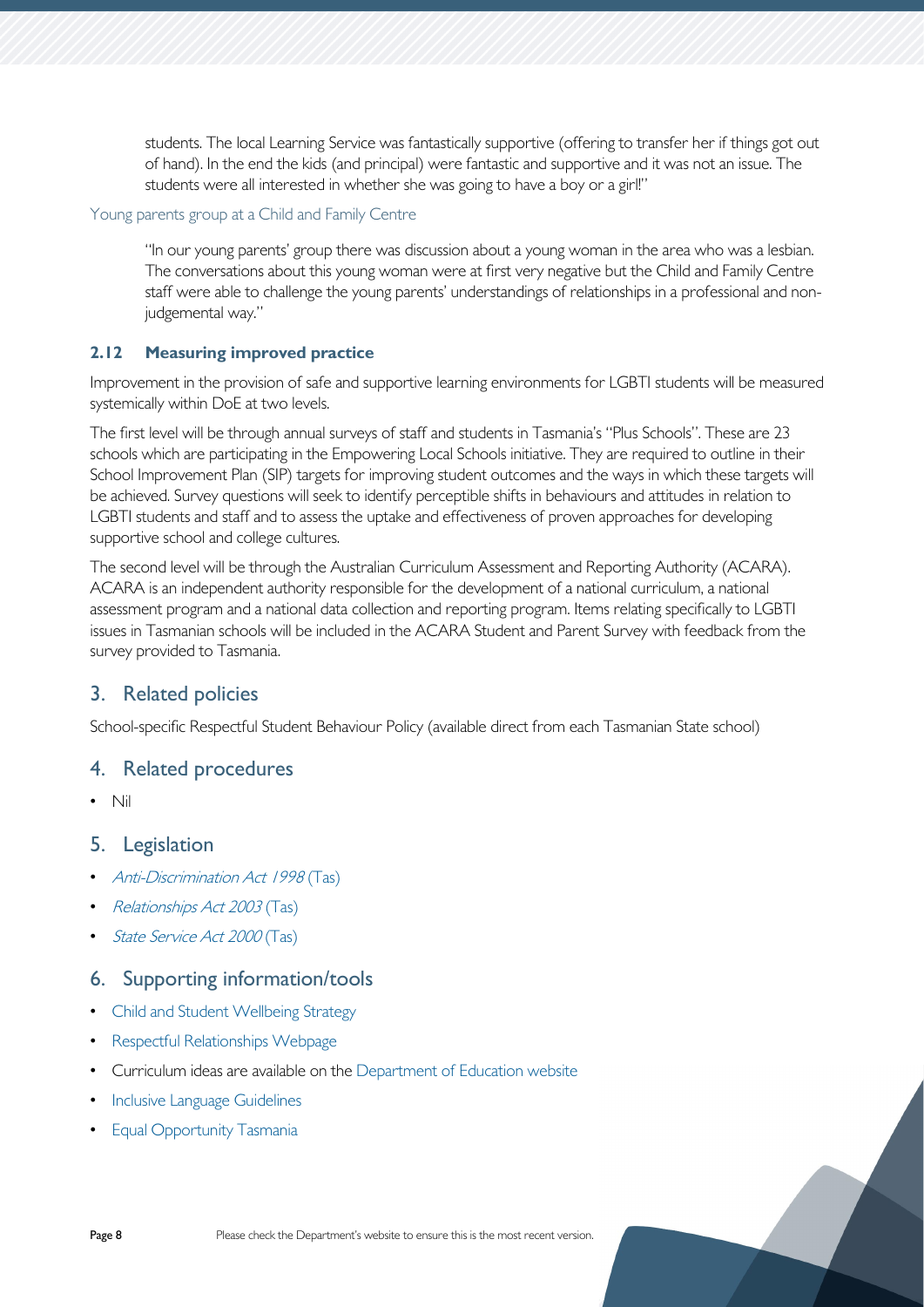- Beyond 'That's So Gay', [Pride and Prejudice: Challenging Homophobia Program for Everyday Classrooms](http://www.thatssogay.com.au/pride-prejudice/)
- Human Rights Campaign, [What Welcoming Schools Offers](http://www.hrc.org/resources/entry/what-welcoming-schools-offer)
- [Australian Human Rights Commission](https://www.humanrights.gov.au/)
- Beyond 'That's So Gay' [Books](http://thatssogay.com.au/book/)

## Training and Development

- [Professional Learning Institute](https://tasedu.sharepoint.com/sites/intranet/SitePages/Professional-Learning-Institute.aspx)
- **[Equal Opportunity Tasmania](https://equalopportunity.tas.gov.au/)**
- [Working it Out](http://www.workingitout.org.au/) (03) 6231 1200;
- [A Fairer World](http://www.afairerworld.org/) Tasmania's Leading Provider of Education for Social Justice and Human Rights, 0400 824 261;
- [The Training Consortium,](http://www.ttc.tas.gov.au/) Public Sector Management Office, Department of Premier and Cabinet (03) 6232 7040.

## <span id="page-8-0"></span>7. Research

Bridge, D. J, (2007), Breaking a spell of silence. The Tasmanian evaluation of the 2006 Pride and Prejudice Program, Youth Studies Australia, 26 (1), pp. 32-40.

Hillier, L et al, (2011) Writing Themselves In Again: The 3rd National Report on the Sexuality, Health and Wellbeing of Same-sex Attracted Young People in Australia, Melbourne: Australian Research Centre in Sex, Health and Society, La Trobe University. Available at http://www.latrobe.edu.au/ssay/assets/downloads/wti3\_web\_sml.pdf

Hillier, L et al, (2005) Writing Themselves In Again: The 2nd National Report on the Sexuality, Health and Wellbeing of Same-sex Attracted Young People in Australia, Melbourne: Australian Research Centre in Sex, Health and Society La Trobe University.

Hillier, L et al, (1998) Writing Themselves In: A National Report on the Sexuality, Health and Wellbeing of Samesex Attracted Young People, Melbourne: National Centre in HIV Social Research: Program in Youth/General Population, Centre for the Study of Sexually Transmissible Diseases, La Trobe University Irwin, J et al, (1995) "As Long As I've Got My Doona", Australian Centre for Lesbian and Gay Research, University of Sydney, Sydney.

Nicholas, J & Howard, J, (2001), 'Same-sex attracted youth suicide: Why are we still talking about it?', paper presented at Suicide Prevention Australia National Conference, Sydney, April, 2001

Plummer, D, (1999) One of the Boys, Masculinity, Homophobia and Modern Manhood, Harrington Park Press, New York.

## <span id="page-8-1"></span>**Definitions**

## A note on definitions

The following are some commonly used terms in Australia. Their meanings are continually being contested and there is no worldwide agreement on them. Many of these words have different meanings depending on context, politics, place or culture. DoE acknowledges that some people may not agree with the definitions below and respects everyone's right to identify in any way they choose.

## A note on pronouns

Transgender people should be identified with the pronoun that corresponds with the gender with which they identify. If you are unsure of someone's gender it is appropriate to respectfully ask his or her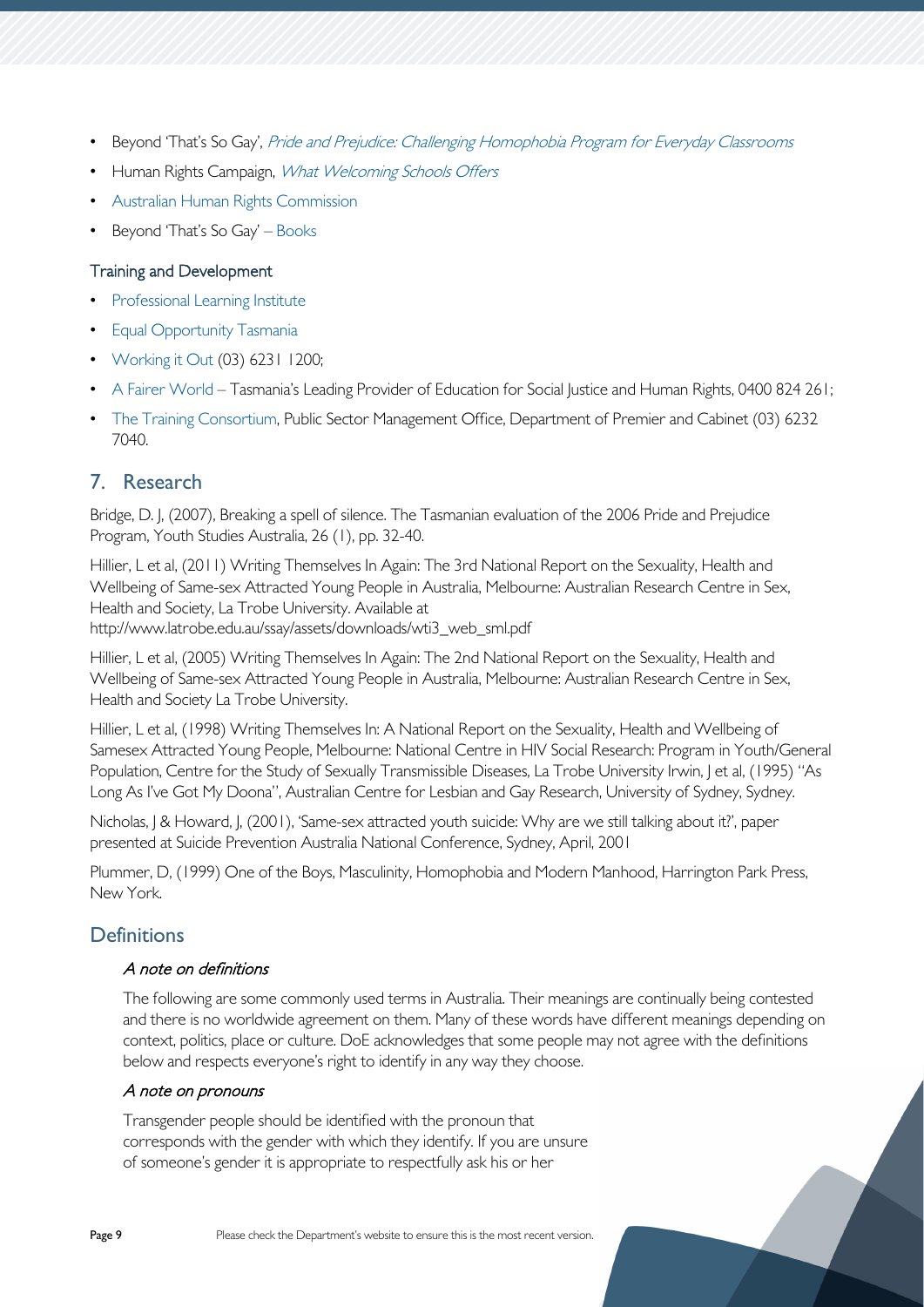name and what pronoun he or she prefers you to use. In general it is considered insensitive to refer to someone by the wrong pronouns once you have established which set of pronouns they prefer.

## Prejudice

Prejudice means holding negative views and attitudes based on stereotypes of a person or people because they have a particular characteristic, such as how they speak, what they wear, where they come from, etc. Prejudice is about judging a person based solely on a particular characteristic or characteristics, rather than judging a person on their merit.

## **Discrimination**

Discrimination is less favourable treatment of a person because of a personal characteristic, such as race, gender, sexual orientation or disability, or treating everyone the same way where to do so has a disadvantageous effect on a person or group of people because of a shared personal characteristic. Discrimination does not have to be intentional, nor does the effect have to be intended, for it to be unlawful. So discrimination includes, for example:

- calling a person a name that relates to a personal characteristic, eg, calling a person a 'bitch' relates to gender;
- specifically excluding a person from an activity because of a personal characteristic, eg, excluding a boy from a cooking class;
- having steps onto the podium/stage in the school assembly hall, as this excludes a person in a wheelchair from independently getting onto the stage/podium;
- using heterosexual examples only when talking about families, as this has the effect of excluding students with same-sex parents from being seen as an ordinary part of the school community.

## Sexual Orientation

Sexual Orientation is the underlying direction of sexual attraction towards people of one gender or both. A person's orientation can be heterosexual, homosexual or bisexual. Having a homosexual or heterosexual orientation does not always mean people will have a gay, lesbian or heterosexual identity.

## Sexual Identity

Sexual Identity is how you see yourself sexually and how you present yourself to others. It includes being gay, lesbian, bisexual or heterosexual.

## Gender identity

Gender identity is how you see yourself from a gender perspective. It includes being male, female, transgender or intersex.

## Sexual and gender diversity

Sexual and gender diversity is an umbrella term that includes the full spectrum of gender identity and sexual identity.

## Lawful sexual activity

Lawful sexual activity means sexual activities that are not against the law. Sex between members of the same sex has been legal in Tasmania since 1997. Some forms of sex work are unlawful in Tasmania, others are lawful. Some sexual activity is a crime and therefore unlawful, for example, sexual intercourse with an animal, sexual intercourse or indecent acts with a person under the age of 17, and rape.

## Relationship status

Relationship status means being or having been in a personal relationship as defined in the Relationships Act 2003. This means (a) being an adult in a couple relationship with another adult, whether of the same sex or different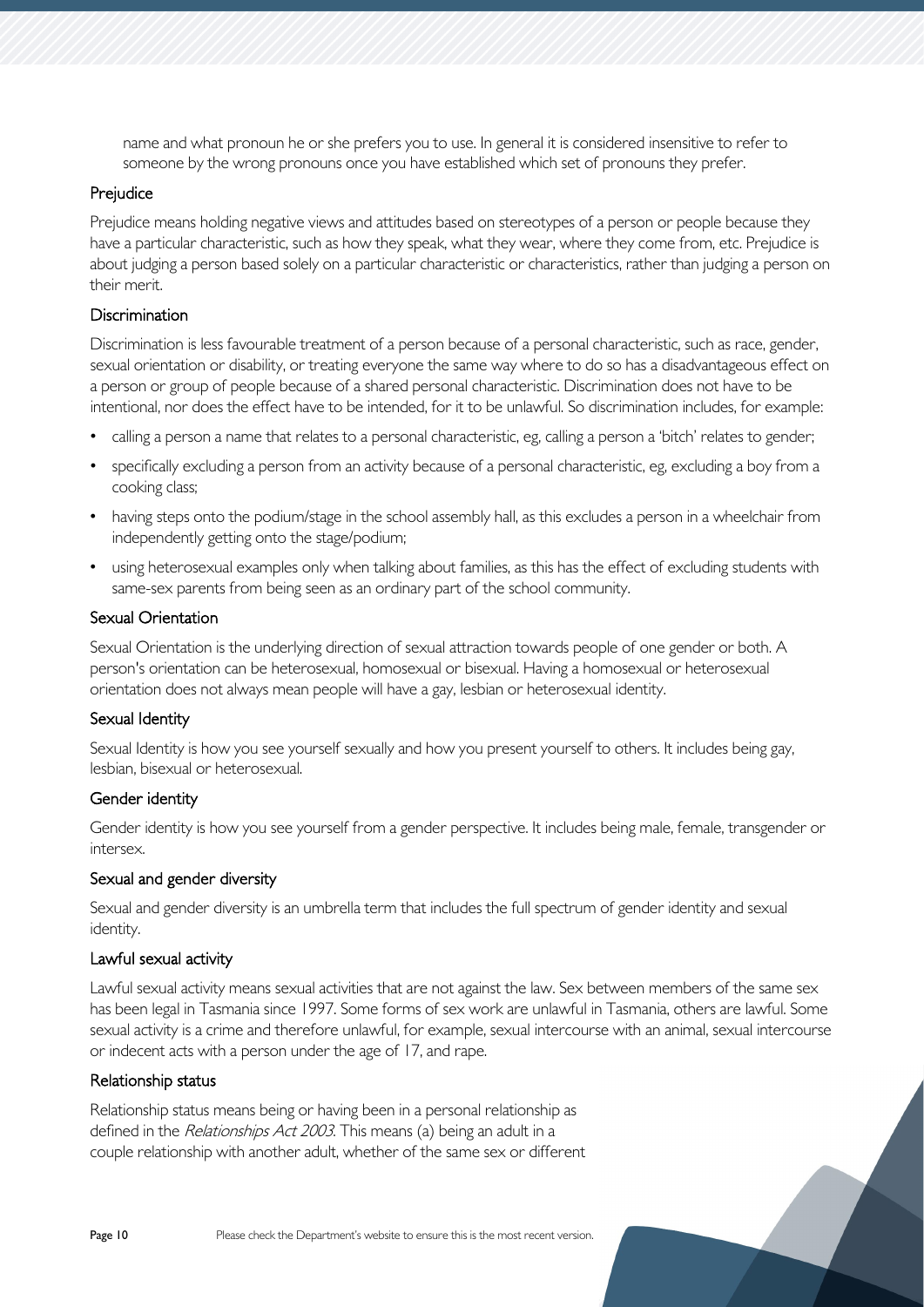sex, but not being married or related by family, or (b) being in a relationship that involves providing care to the other person in the relationship whether or not related by family. Such relationships may be registered under the Relationships Act 2003, but do not have to be registered in order to be protected under the Anti-Discrimination Act 1998. Same-sex and different-sex couples have equal spousal entitlements as "significant partners" in Tasmanian law and "de facto partners" in federal law. Discrimination because a person is in a same-sex or heterosexual de facto relationship is unlawful under the Tasmanian Anti-Discrimination Act.

## **Transgender**

Transgender is a general term applying to individuals whose gender identity and experience does not match dominant cultural expectations about what it means to be male 'or' female. This includes a person whose gender identity does not 'match' (according to cultural beliefs) their physical / biological sex 'assigned' at birth.

## Homophobia

Homophobia is any action, attitude, or behaviour that has the potential to limit same sex attracted people because of their sexuality.

## **Transphobia**

Transphobia is any action, attitude, or behaviour that has the potential to limit people because of their gender identity. Intersex means the status of having physical, hormonal or genetic features that are:

- (a) neither wholly female nor wholly male; or
- (b) a combination of female and male features; or
- (c) neither male nor female.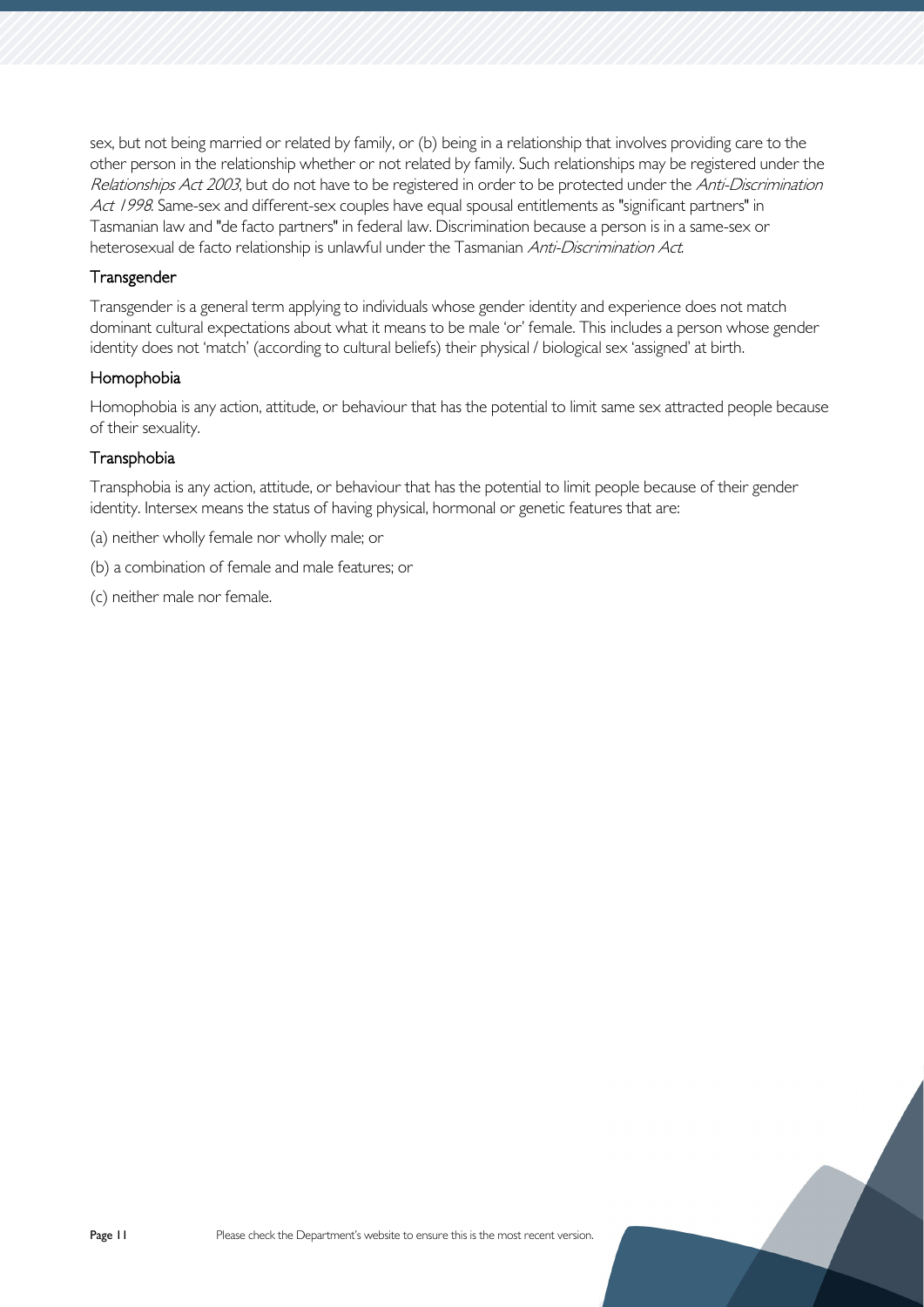## <span id="page-11-0"></span>Appendix

## Relevant legislation

## 1. [Anti-Discrimination Act 1998](https://www.legislation.tas.gov.au/view/html/inforce/current/act-1998-046) (Tas)

Under this Act it is against the law to discriminate in education and training on the basis of (among other things) a person's:

- gender
- sexual orientation
- transgender status
- lawful sexual activity
- relationship status.

It is also against the law to discriminate against a person because of the gender, sexual orientation, transgender status or lawful sexual activity of someone they associate with. This includes discrimination because a person is believed to have a particular gender, sexual orientation, be transgender or engage in a particular lawful sexual activity.

It is also against the law to incite hatred, serious contempt or severe ridicule of a person because of their sexual orientation or transgender status, gender identity or to act in a way that is offensive, humiliating, ridiculing, intimidating or insulting because of a person's gender.

There are no exceptions to the obligation not to discriminate or incite hatred on the grounds of sexual orientation or transgender status.

Schools and colleges have a legal obligation to include the needs of all students within their policies, codes of conduct, curriculum, learning and teaching, student services, organisation and ethos.

## 2. [State Service Act 2000](https://www.legislation.tas.gov.au/view/html/inforce/current/act-2000-085) (Tas)

The State Service Principles establish standards for personal behaviour and for the conduct of relationships with the Government and Parliament, within State Service workplaces, and with the Tasmanian community (section 7, State Service Act 2000). A Head of Agency is to develop and implement a workplace diversity program to assist in giving effect to the State Service Principles (section 34(1)(h), State Service Act 2000).

## 3. [Work Health and Safety Act 2012](https://www.legislation.tas.gov.au/view/html/inforce/current/act-2012-001) (Tas)

The Work Health and Safety Act 2012 establishes general health and safety duties that are expected of persons at Tasmanian workplaces. The Act does not specifically refer to bullying but the issue is covered under the general duty of care provisions within the Act.

Employers have a general duty of care under section 19 of the Act to ensure that employees while at work are safe from injury and free from risks to their health. This means they must not bully their employees (or other persons at their workplace). They must also take reasonable steps to ensure that bullying doesn't occur in workplaces under their control. They can do this through training their employees in appropriate workplace behaviour and also establishing policies and procedures for dealing with complaints.

This means that employers must ensure that they are providing an environment free from bullying or other conduct that could damage a person's health or wellbeing, whether that person is an employee, a student, a volunteer, a student's family member, a member of the broader community or beyond.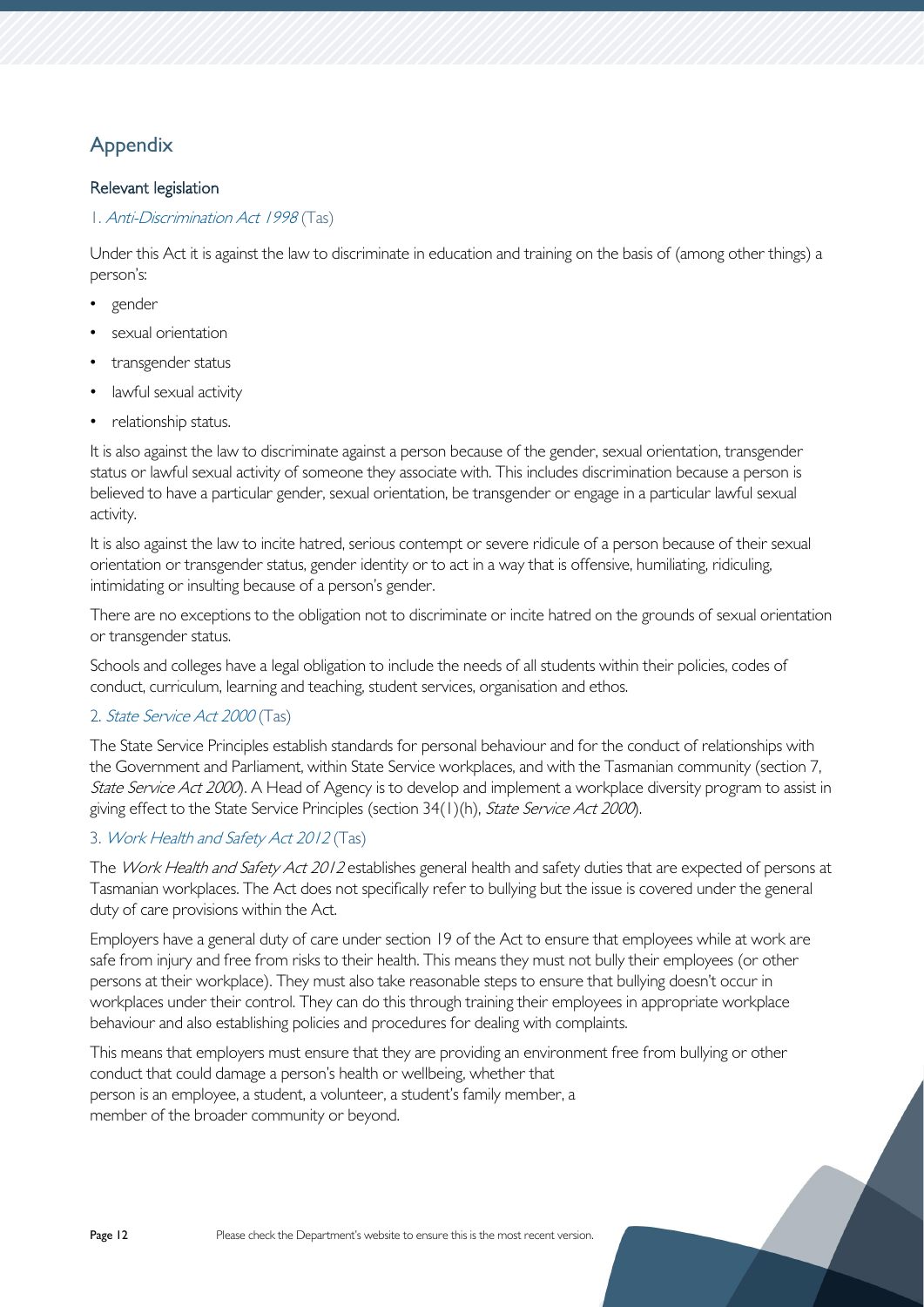Employees also have a duty under section 28 to take reasonable care for the health and safety of other persons in the workplace.

This means that staff members must not bully or treat co-workers or others at the workplace, including students, family members and other community members coming into the education environment, in ways that could damage their health and wellbeing.

## 4. [Relationships Act 2003](https://www.legislation.tas.gov.au/view/html/inforce/current/act-2003-044) (Tas)

Under this Act a legally-recognised personal relationship can be a significant relationship (a different-sex or samesex relationship), or a caring relationship (a companionate or familial relationship).

Such relationships have virtually the same rights and entitlements as marriages in state and federal law, including in areas such as next-of-kin, superannuation, insurance, compensation, public sector entitlements, and state licenses and taxes. In the area of parenting, and in federal law, caring relationships are not recognised.

They may be recognised and certified by a Deed of Relationship but they can also be deemed to legally exist without a Deed.

The Relationships Act recognises overseas same-sex marriages and overseas and interstate civil partnerships as Deeds of Relationship.

In Tasmania, discrimination on the grounds of "relationship status", that is the presence or absence of a legallyrecognised relationship, or the type of such relationship, is unlawful.

5. [Same-Sex Relationships \(Equal Treatment in Commonwealth Laws -](https://www.legislation.gov.au/Details/C2015C00455) Superannuation) Act 2008 (Cth)

Under this Act, the existing definition of "de facto relationship" was expanded to include de facto same-sex relationships. This applies in all areas of federal law including superannuation, immigration, health care, public sector entitlements and family law.

Australian same-sex Deeds of Relationships are recognised in federal law but overseas same-sex marriages generally are not.

These guidelines have been developed by the Department of Education Gay, Lesbian, Bisexual, Transgender and Intersex (GLBTI) Issues in Education Strategic Working Group in consultation with the Office of the Tasmanian Anti-Discrimination Commissioner.

These guidelines are based on an original concept developed by the Victorian Department of Education and Childhood Development. Used with permission.